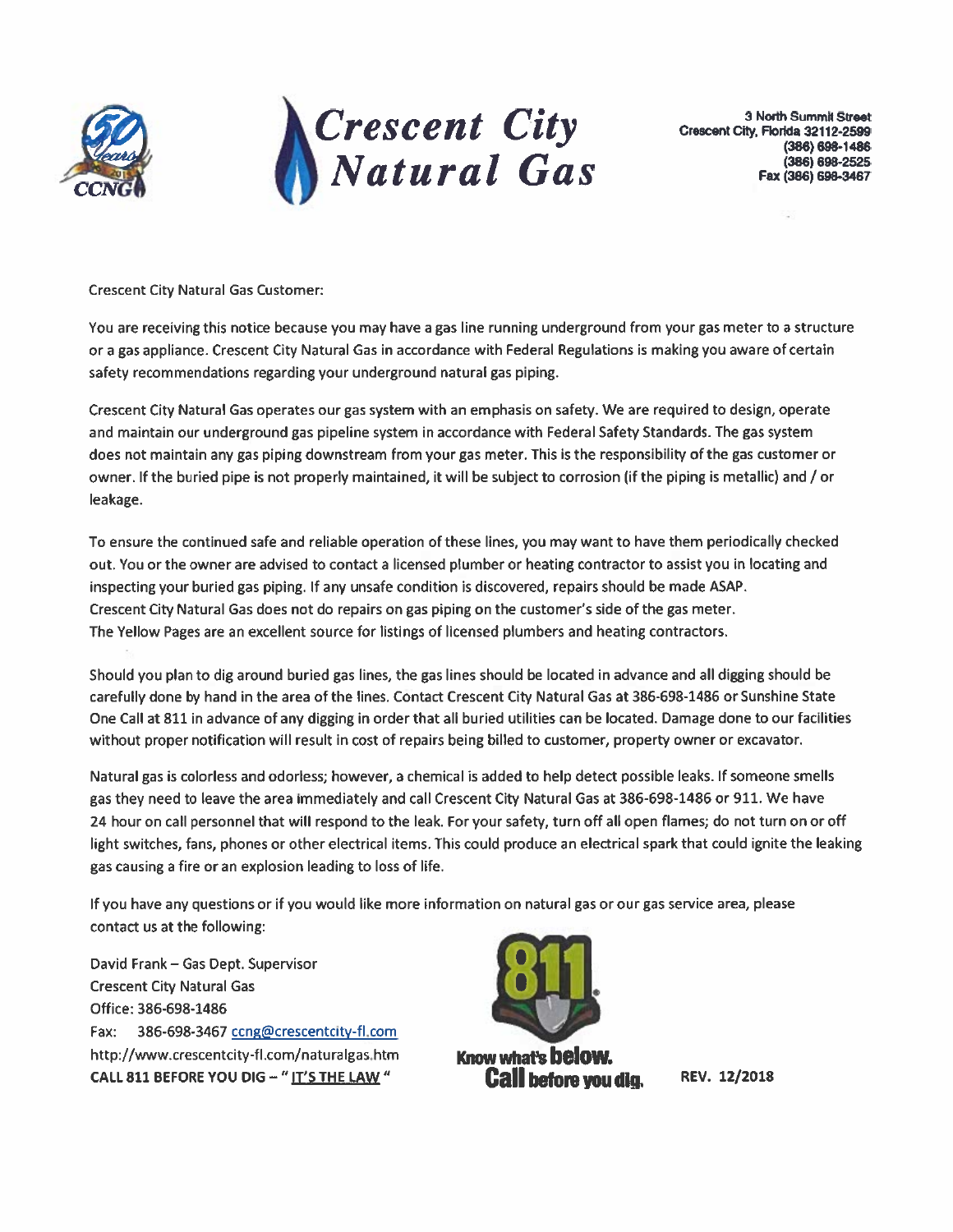## **CRESCENT CITY NATURAL GAS**

## **SERVICE AREA**

South Putnam County area from San Mateo to Crescent City, including the areas of Lake Crescent Estates, Lake Como, Pomona Park, Welaka, Welaka Mobile Home Park, Saratoga Harbor, Satsuma, Hermit's Cove, and Dunn's Creek.

## **DEPOSITS REQUIRED**

Residential: 2 months average usage (using 12-month average) or \$50.00, whichever is greater Residential Rental: 2 months average usage (using 12-month average) or \$75.00, whichever is greater Commercial: 2 months average usage (using 12-month average) or \$100.00, whichever is greater. \*No interest is paid on municipal utility deposits, per State Law. \$50.00 TURN-ON FEE (including re-establishing existing account turned off as past due): **SERVICE CHARGES (Labor)** \$75.00 Standard Labor (Minimum charge for up to first hour): \$50.00 Additional Labor (Per hour rate after first hour): \$37.50 Additional employee required to complete the service (per hour rate): NOTE: Service work requested after 3:00 PM, or on weekends and holidays will be charged the above labor rates at time and a half  $(1.5 \times$  Rate)

## **SERVICE INSTALLATION**

Small Gas Service (175-S -415 Gas Meter Only): Meter Install - \$250/ \$0.68 Per Foot Over 100' (3/4" - 1" PE) Large Gas Service (750 - 1000 Gas Meter) Meter Install - \$500 / \$1.50 Per Foot Over 100' (1-1/4" - 2" PE) Services for meters larger than 1000cu. ft. charged actual cost of meter & labor

Directional Bore - If a directional bore is required for service installation, customer shall pay the full amount of the cost for the directional bore or the minimum fee stated below, whichever is greater:

3/4" up to 1" PE - \$250 (50' Minimum at \$5.00 per ft.) 1-1/4" up to 2" PE - \$400 (50' Minimum at \$8.00 per ft.) **High Pressure Line Tap: Contractor Estimated** 

## **OTHER CHARGES**

Customers inside the municipalities of Crescent City, Pomona Park, and Welaka pay an additional utility tax pursuant to (Chapter 166) of the Florida Statutes.

Deposits, fees and other charges are subject to change by order of the Crescent City Commission.

#### **TEMPORARY OFF OR ON**

If you are leaving for a period of time and wish to have your gas off while you are away, you may:

- 1. Finalize your account: Outstanding charges and gas usage will be taken out of your deposit and your deposit balance, if any, will be mailed to you. There will be no monthly minimum bill. When you re-establish your account, you will be signed up as a new customer, and charged the turn on fee plus the required deposit: OR
- 2. Temporary-off (Turn Gas Meter Off): In your absence you will be billed the monthly minimum bill of \$15.00 per month residential and \$18.00 per month commercial to maintain your account. Your gas will be turned back on upon your written request. An administrative fee of \$50.00 (Non-Refundable) outside Crescent City City Limits must be paid with request: OR
- 3. Customer Valve: You may have a valve installed (at your own cost) on your side of the meter that you can turn on and off yourself. Lockable and non-lockable valves are available through CCNG for \$20.00 - \$30.50 plus labor. If you have valves on the individual appliances, you may turn these off without calling for service work. The minimum monthly bill of \$15.00 residential, \$18.00 commercial shall apply unless the account is closed as described in item #1 above.

WARNING: Do not attempt to use the valve located on the CCNG side of the meter for turning gas on or off!! It is under high pressure and can be dangerous. Turning or attempting to manipulate this valve is considered meter tampering and service can be refused if tampering occurs. Florida Public Service Commission (PSC) Rule 25-7.089

WARNING: If you are planning to add a gas appliance or generator, please call Crescent City Natural Gas for proper clearances from our gas meter and for proper gas meter size and pressure for additional gas load to prevent any possible damage to your gas appliance or to our gas meter and service regulator.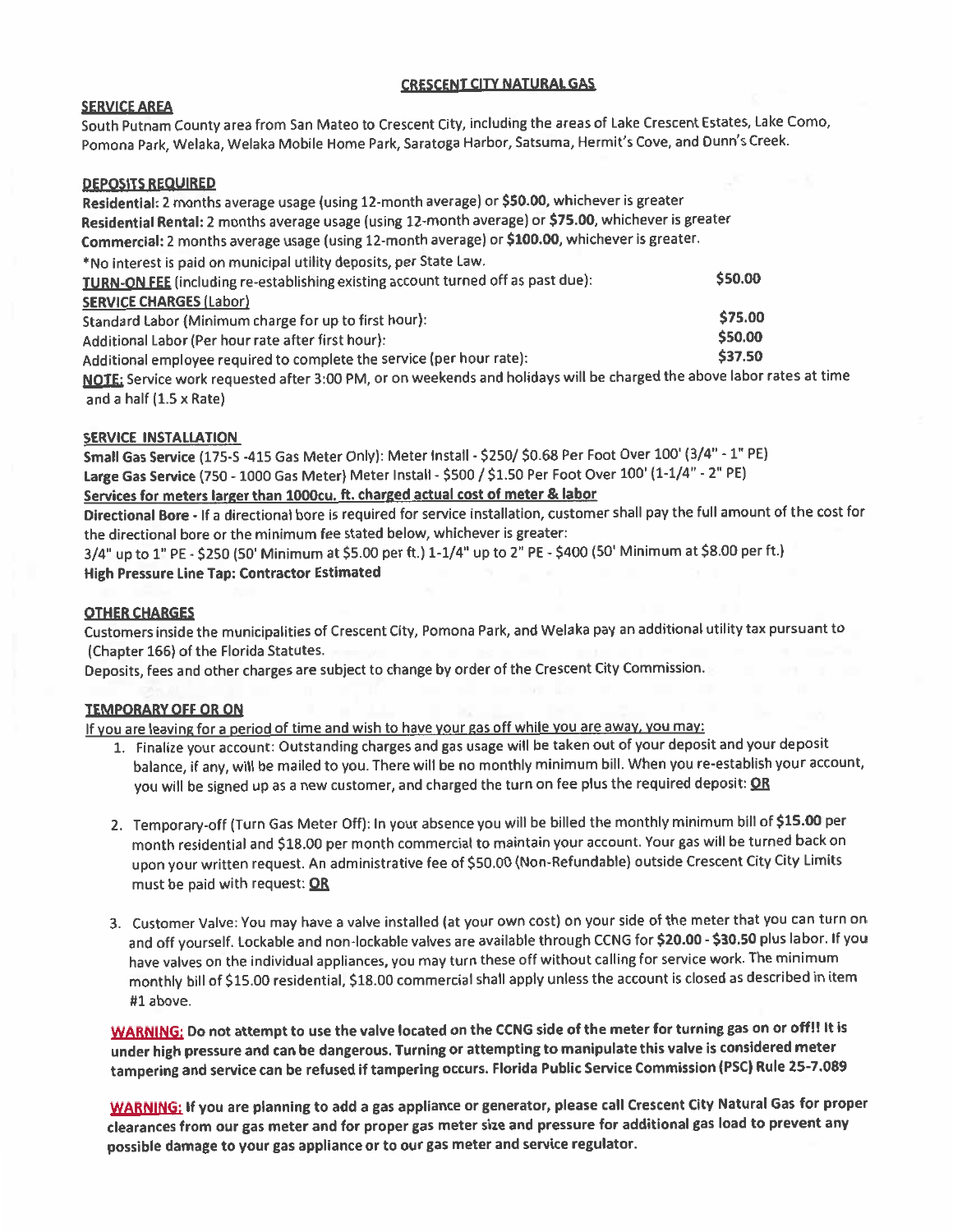## **CRESCENT CITY NATURAL GAS**

## **SERVICE AREA**

South Putnam County area from San Mateo to Crescent City, including the areas of Lake Crescent Estates, Lake Como, Pomona Park, Welaka, Welaka Mobile Home Park, Saratoga Harbor, Satsuma, Hermit's Cove, and Dunn's Creek.

## **DEPOSITS REQUIRED**

Residential: 2 months average usage (using 12-month average) or \$50.00, whichever is greater Residential Rental: 2 months average usage (using 12-month average) or \$75.00, whichever is greater Commercial: 2 months average usage (using 12-month average) or \$100.00, whichever is greater. \*No interest is paid on municipal utility deposits, per State Law. \$50.00 TURN-ON FEE (including re-establishing existing account turned off as past due): **SERVICE CHARGES (Labor)** \$75.00 Standard Labor (Minimum charge for up to first hour): \$50.00 Additional Labor (Per hour rate after first hour): \$37.50 Additional employee required to complete the service (per hour rate): NOTE: Service work requested after 3:00 PM, or on weekends and holidays will be charged the above labor rates at time and a half  $(1.5 \times$  Rate)

## **SERVICE INSTALLATION**

Small Gas Service (175-S -415 Gas Meter Only): Meter Install - \$250/ \$0.68 Per Foot Over 100' (3/4" - 1" PE) Large Gas Service (750 - 1000 Gas Meter) Meter Install - \$500 / \$1.50 Per Foot Over 100' (1-1/4" - 2" PE) Services for meters larger than 1000cu. ft. charged actual cost of meter & labor

Directional Bore - If a directional bore is required for service installation, customer shall pay the full amount of the cost for the directional bore or the minimum fee stated below, whichever is greater:

3/4" up to 1" PE - \$250 (50' Minimum at \$5.00 per ft.) 1-1/4" up to 2" PE - \$400 (50' Minimum at \$8.00 per ft.) **High Pressure Line Tap: Contractor Estimated** 

#### **OTHER CHARGES**

Customers inside the municipalities of Crescent City, Pomona Park, and Welaka pay an additional utility tax pursuant to (Chapter 166) of the Florida Statutes.

Deposits, fees and other charges are subject to change by order of the Crescent City Commission.

## **TEMPORARY OFF OR ON**

If you are leaving for a period of time and wish to have your gas off while you are away, you may:

- 1. Finalize your account: Outstanding charges and gas usage will be taken out of your deposit and your deposit balance, if any, will be mailed to you. There will be no monthly minimum bill. When you re-establish your account, you will be signed up as a new customer, and charged the turn on fee plus the required deposit: OR
- 2. Temporary-off (Turn Gas Meter Off): In your absence you will be billed the monthly minimum bill of \$15.00 per month residential and \$18.00 per month commercial to maintain your account. Your gas will be turned back on upon your written request. An administrative fee of \$50.00 (Non-Refundable) outside Crescent City City Limits must be paid with request: OR
- 3. Customer Valve: You may have a valve installed (at your own cost) on your side of the meter that you can turn on and off yourself. Lockable and non-lockable valves are available through CCNG for \$20.00 - \$30.50 plus labor. If you have valves on the individual appliances, you may turn these off without calling for service work. The minimum monthly bill of \$15.00 residential, \$18.00 commercial shall apply unless the account is closed as described in item #1 above.

WARNING: Do not attempt to use the valve located on the CCNG side of the meter for turning gas on or off!! It is under high pressure and can be dangerous. Turning or attempting to manipulate this valve is considered meter tampering and service can be refused if tampering occurs. Florida Public Service Commission (PSC) Rule 25-7.089

WARNING: If you are planning to add a gas appliance or generator, please call Crescent City Natural Gas for proper clearances from our gas meter and for proper gas meter size and pressure for additional gas load to prevent any possible damage to your gas appliance or to our gas meter and service regulator.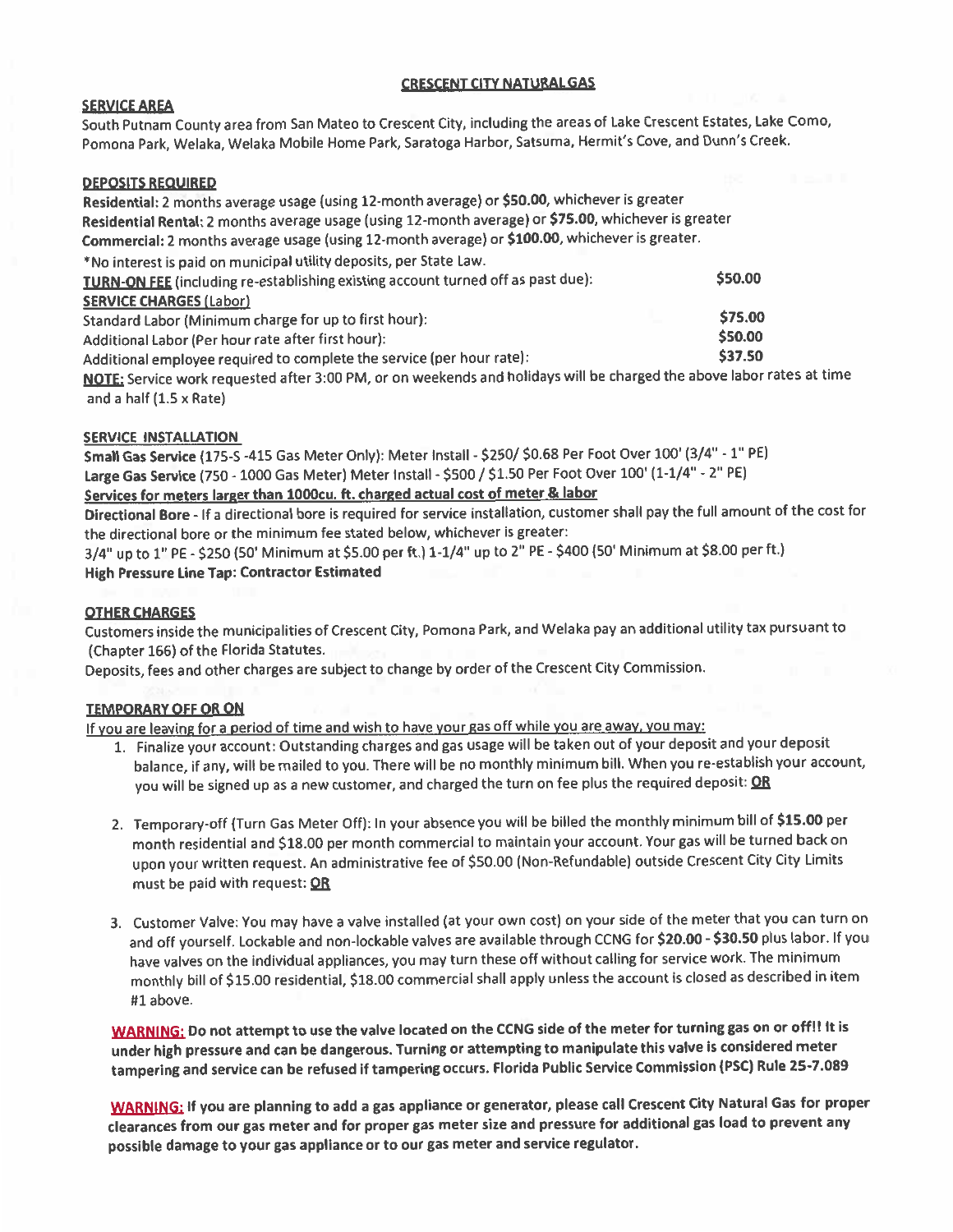



City Hall: (386) 698-2525<br>Fire: (386) 698-1212<br>Ges Dept (386) 698-1486 Water Dept: (386) 898-2525 Fax (386) 698-3467  $\bullet$ 

# **CENTER STATE BANK**

AUTHORIZATION AGREEMENT FOR AUTOMATIC DEPOSITS (ACH CREDITS)

|                           |                                                                | I authorize the above named origination company to initiate credit entries and to initiate, if<br>necessary, debit entries and adjustments for any credit entries to my (our) account listed                                                                                        |  |                                    |
|---------------------------|----------------------------------------------------------------|-------------------------------------------------------------------------------------------------------------------------------------------------------------------------------------------------------------------------------------------------------------------------------------|--|------------------------------------|
| below.                    |                                                                |                                                                                                                                                                                                                                                                                     |  |                                    |
|                           |                                                                | FINANCIAL INSTITUTION NAME *TRANSIT/ABA NO ACCOUNT#<br><u> 1990 - Jan Barnett, president et al. Indiana de la pre</u>                                                                                                                                                               |  | <b>ACCOUNT TYPE</b><br>CHECK / SAV |
|                           |                                                                |                                                                                                                                                                                                                                                                                     |  |                                    |
|                           |                                                                | This authority is to remain in full force until the company has received written notification from                                                                                                                                                                                  |  |                                    |
|                           |                                                                | me (or either of us) of its termination in such manner as t afford the company a reasonable                                                                                                                                                                                         |  |                                    |
| opportunity to act on it. |                                                                |                                                                                                                                                                                                                                                                                     |  |                                    |
|                           |                                                                |                                                                                                                                                                                                                                                                                     |  |                                    |
|                           |                                                                |                                                                                                                                                                                                                                                                                     |  |                                    |
|                           | check along with this authorization.                           | *Nine digit routing number that appears on the bottom of your check. Please include a voided                                                                                                                                                                                        |  |                                    |
|                           | the preceding month's bill.                                    | The monthly transaction will be executed between the 1 <sup>st</sup> and 5 <sup>th</sup> of each month for payment of                                                                                                                                                               |  |                                    |
|                           |                                                                | YES! I'd like to contribute to Crescent City CARES<br>Name: Name: Name: Name: Name: Name: Name: Name: Name: Name: Name: Name: Name: Name: Name: Name: Name: Name: Name: Name: Name: Name: Name: Name: Name: Name: Name: Name: Name: Name: Name: Name: Name: Name: Name: Name: Name: |  |                                    |
|                           |                                                                | Address: and the contract of the contract of the contract of the contract of the contract of the contract of the contract of the contract of the contract of the contract of the contract of the contract of the contract of t<br>City: City: State: Zip Code:                      |  |                                    |
|                           |                                                                |                                                                                                                                                                                                                                                                                     |  |                                    |
|                           |                                                                | <b>Making Your Contribution Is Easy!</b><br>□ \$1 □ \$5 □ \$10 □ \$20 □ \$25 □ Other \$                                                                                                                                                                                             |  |                                    |
|                           | $\Box$                                                         | Please accept this one time donation. <sup>*</sup>                                                                                                                                                                                                                                  |  |                                    |
|                           | n.                                                             | Please add the amount indicated to my bill as a monthly<br>contribution to the program.                                                                                                                                                                                             |  |                                    |
|                           |                                                                | *For direct donations, make your check payable to: "Crescent City CARES" or simply add the<br>additional funds to your utility bill payment and indicate the amount to be donated the program                                                                                       |  |                                    |
|                           |                                                                |                                                                                                                                                                                                                                                                                     |  |                                    |
|                           | on the face of your bill; or you can charge your contribution: | $\Box$ VISA $\Box$ MasterCard $\Box$ (There is a 3.5% charge to use your credit card)                                                                                                                                                                                               |  |                                    |
|                           |                                                                |                                                                                                                                                                                                                                                                                     |  |                                    |